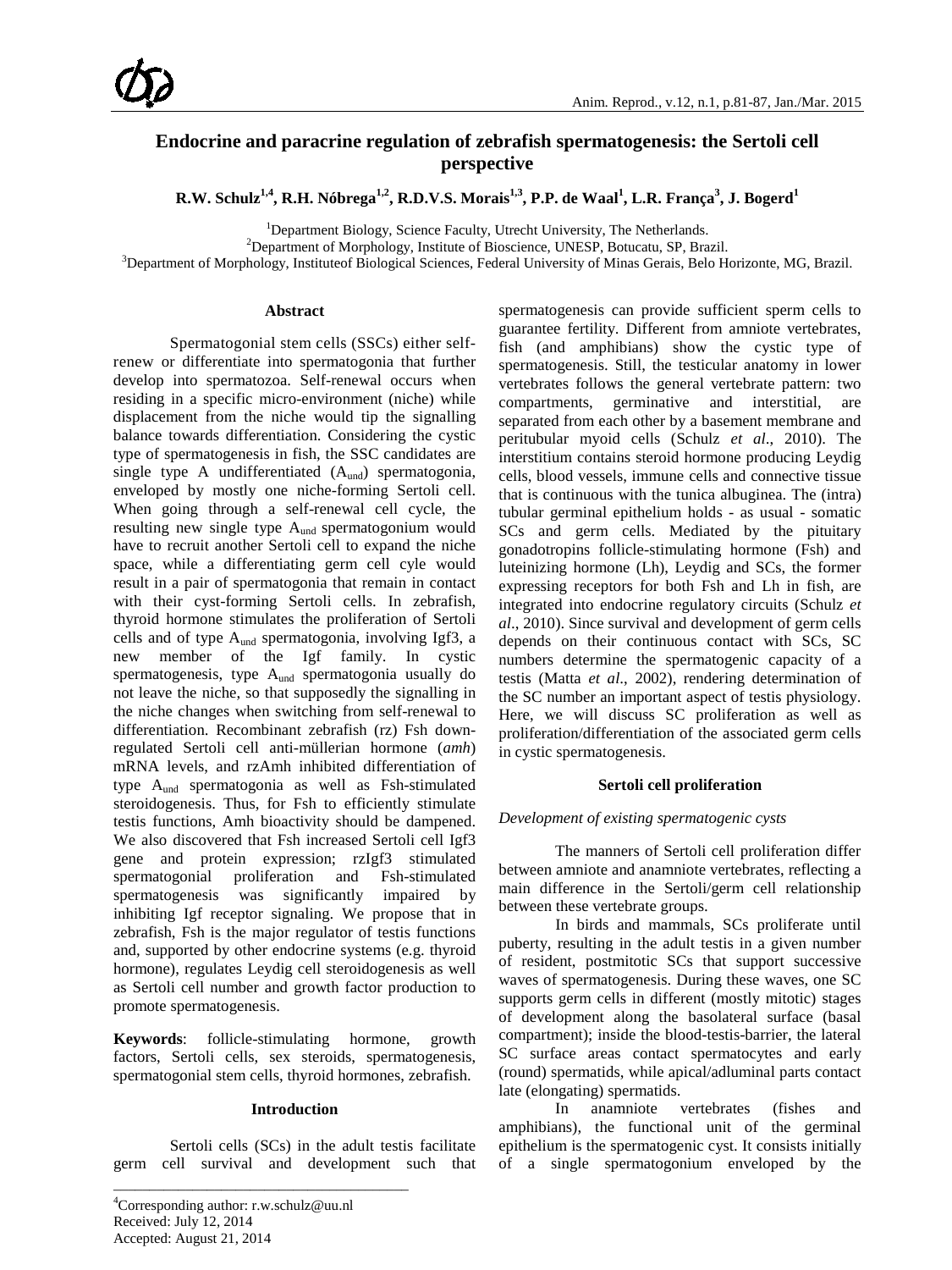cytoplasmic extensions of usually one SC (see below for exceptions), thus forming a cyst. Upon entering the spermatogenic process, both the cyst-forming SCs and germ cells proliferate and differentiate. As a consequence, a species-specific number of SCs is associated with a cyst at a specific stage of spermatogenesis, thereby establishing predictable SC/germ cell ratios, for a given stage of germ cell development (Billard, 1969; Matta *et al*., 2002; Schulz *et al*., 2005; Leal *et al*., 2009). Since SCs associated with growing cysts are positive in proliferation assays, at least part of the increase in SC number per cyst is attributed to SC proliferation (Schulz *et al*., 2005). The major increase in cyst volume and SC number per cyst occurs during the mitotic expansion of spermatogonia (Matta *et al*., 2002; Schulz *et al*., 2005; Leal *et al*., 2009), so that mitotically active SCs are found regularly in the anamniote testis. The situation is complicated somewhat by the fact that a SC can contact two germ cell clones at the two sides of a cytoplasmic extension, a situation still being much less complex than in birds and mammals.

In fish, SC proliferation stops (very few of them still proliferate when associated with spermatids) when the germ cell clone completes meiosis and enters spermiogenesis, at which time also tight junctions are established among the SCs (Matta *et al*., 2002; Schulz *et al*., 2005; Leal *et al*., 2009). After completion of spermiogenesis, the cyst opens to release sperm into the tubular lumen (spermiation). Hence, the seminiferous epithelium in anamniote vertebrates is composed of spermatogenic cysts, in which different germ cell clones (i.e. descendants of different stem cells and usually in different stages of development) are taken care of by mitotically active SCs enveloping the clone until spermiation. This also seems to imply that an individual SC is not a resident but rather a transient cell in the anamniote testis.

# *Generation of new spermatogenic cysts; Sertoli cell progenitors*

Next to the SC proliferation accompanying the development of an existing spermatogenic cyst, a second mode of SC proliferation is observed in fish in association with the production of new spermatogenic cysts. Since germ cells cannot survive unless being in close contact to SCs, we assume that first, new SCs are produced, thereby creating a niche into which a newly formed, single type  $A_{\text{und}}$  spermatogonium, a SSC candidate, can be recruited. This assumption would explain an observation made in the seasonally reproducing Atlantic salmon, in which at the beginning of the testis growth phase groups of SCs appear that are not (yet) in contact with germ cells, or where several  $SCs$  are grouped around a single type  $A<sub>und</sub>$ spermatogonium. In this setting, it seems possible that similar to recent observations in mice (Dovere *et al*.,

2013), SCs produce a paracrine factor (GDNF) that increases the number of SSCs in the vicinity of these SCs, for example by stimulating SSC self-renewal divisions. Interestingly, in rainbow trout, Gdnf and its receptor have been detected in type A<sub>und</sub> spermatogonia, suggesting that this factor can also function in an autocrine loop (Nakajima *et al*., 2014). Recent studies in adult zebrafish revealed that thyroid hormone and a growth factor of the Igf family (see below) link proliferation of SCs and of single type Aund spermatogonia (Morais *et al*., 2013). Therefore, we assume that first SCs are generated to provide new niche space that then can be occupied by single type Aund spermatogonia.

Cyst production occurs at different stages of the life cycle and the intensity can vary with the reproductive strategy of a species, being particularly evident in seasonally reproducing species. Irrespective of the reproductive strategy, cyst generation takes place in the period between completion of male sex differentiation and puberty, and populates the often not more than allometrically growing prepubertal testis with cysts containing mainly type  $A<sub>und</sub>$  spermatogonia. Many fish species display life-long growth and a certain level of (allometric) testis growth by generating new cysts and SCs continues after puberty.

In seasonally reproducing species, large (e.g. 50-fold), seasonally recurrent changes in testis weight are recorded (Billard and Breton, 1978; Almeida *et al*., 2008). These changes reflect the production of new spermatogenic cysts associated with a relatively slow growth of the testis at the beginning of a seasonal cycle, which switches to a rapid growth period when cysts go through spermatogenesis. At a certain point in time, the generation of new cysts ceases, existing cysts continue to develop and complete spermatogenesis. Fully mature testes in these species typically show tubular lumina filled with spermatozoa while a few quiescent cysts with a single type Aund spermatogonium represent the startup reservoir for next season's spermatogenic wave.

Hence, in seasonally reproducing species, SC proliferation for the formation of new cysts is activated at the beginning of the seasonal testicular growth phase, and ceases to initiate the completion of the ongoing spermatogenic wave. On the other hand, many species living in (sub)tropical zones display continuous spermatogenesis after puberty, prominent examples as experimental models being medaka, tilapia and zebrafish. In these species, SC proliferation in the context of formation of new cysts is observed continuously after puberty.

We assume that when new SCs are required to generate new cysts, they are derived from a precursor that may have stem cell characteristics. There is no proof for this assumption, but the presence of such an undifferentiated somatic cell population may explain the long-term capacity to produce new SCs during successive reproductive seasons, the fully functional, experimentally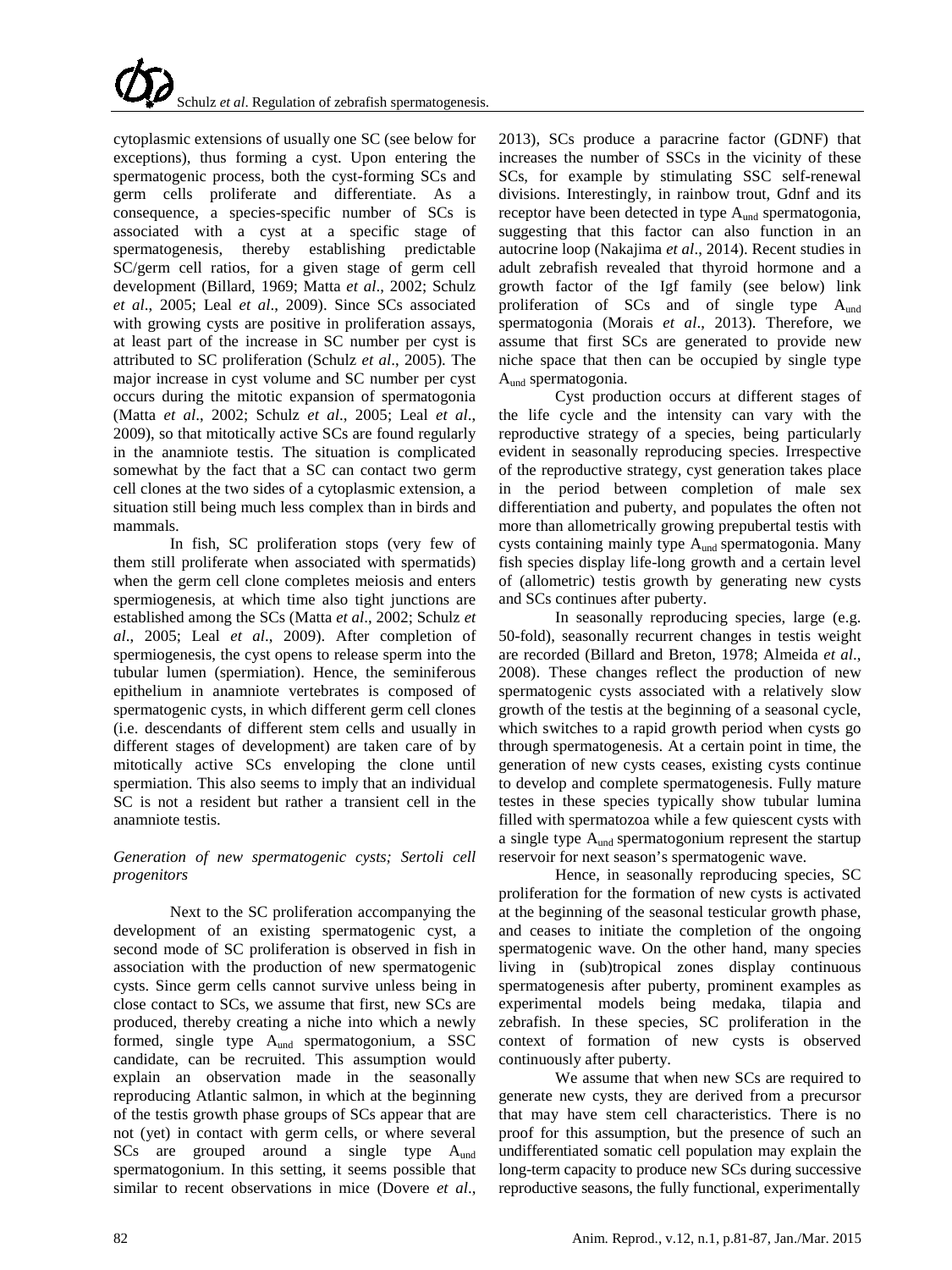inducible (Shibata and Hamagushi, 1988; Kobayashi *et al*., 1991) sex reversal in adults in several species, or the natural sexual plasticity seen in sequentially hermaphroditic species (Kobayashi *et al*., 2009), even suggesting that a somatic cell precursor is sufficiently undifferentiated to assume either a male (Sertoli) or a female (granulosa) identity.

# *Regulation of Sertoli cell proliferation*

The two modes of SC proliferation, one in context with the production of new spermatogenic cysts (mode 1), the other in context with the growth and development of existing cysts (mode 2) seem to be regulated differently, since these modes can be observed independently of each other. In seasonally reproducing species, such as the Atlantic salmon, SC proliferation for cyst formation (mode 1) starts earlier than the second mode of SC proliferation. The latter commences once cysts have started to differentiate, thereby reaching a size that requires an increase of SC number to accommodate the growing germ cell clone. When mode 2 of SC proliferation starts mode 1 is still ongoing. Later in the season, mode 1 of SC proliferation stops while mode 2 continues with already existing cysts completing their development.

The production of new cysts also requires the production of single type Aund spermatogonia derived from self-renewal divisions of SSCs. SSCs are among the single type  $A<sub>und</sub>$  spermatogonia in all vertebrates; however, in mice, also paired or aligned undifferentiated spermatogonia can generate stem cells (Yoshida, 2012). In the cystic type of spermatogenesis, SSCs do not contact the basement membrane and are enveloped by usually one SC, which are thought to contribute importantly to the niche characteristics. In order to survive, a newly formed, single type  $A<sub>und</sub>$ spermatogonium has to recruit its own SC support to form a new spermatogenic cyst.

Thyroid hormones exert well-known (inhibitory) effects on SC proliferation in mammals (Cooke *et al*., 2005). Recent studies in zebrafish showed, however, that in contrast to findings in rodents, tri-iodothyronine (T3) increased the mitotic index of SCs, in particular of SCs not associated with germ cells (yet) or associated with type A spermatogonia. Moreover, proliferation of type  $A<sub>und</sub>$  spermatogonia was stimulated as well. Jointly, these observations suggested that T3 increased the available niche space by stimulating mode 1 of SC proliferation, resulting in the production of new spermatogenic cysts containing a single type Aund spermatogonium (Morais *et al*., 2013). T3-stimulated proliferation involved the Igf signaling system, since the T3 effect on proliferation was abrogated fully  $(A_{\text{und}})$  or in part (SC), by an Igf receptor inhibitor. Interestingly, fish gonads express the *igf3* gene, a new Igf family member (Wang *et al*., 2008) that may have arisen as an *igf1* paralog in a neofunctionalization event in context with the teleostspecific whole genome duplication. Thyroid hormone receptors are expressed by SCs in zebrafish (Morais *et al*., 2013), as is Igf3 protein/*igf3* mRNA, and exposure to T3 increased testicular *igf3* mRNA levels. Since T3 stimulated proliferation of spermatogonia and (part of) SC proliferation can be blocked by an Igf receptor inhibitor, we can conclude that T3-induced effects are mediated by SC-derived Igf3.

The *igf3* gene provides a link to the next aspect of regulation of SC proliferation, the role of gonadotropins, considering that Fsh is a more potent stimulator of *igf3* gene expression than T3 in the zebrafish testis (Morais *et al*., 2013).

With regard to the biological activity of piscine gonadotropins, cellular localization data show that Leydig cells express the receptors for Fsh and Lh, which both directly stimulate steroidogenesis, while Sertoli cell functions are predominantly regulated by Fsh (Garcia-Lopez *et al*., 2010). Consequently, an important difference to the situation in higher vertebrates is that Fsh in fish is also a potent steroidogenic hormone, next to regulating SC activities. Most information on circulating Fsh levels in male fish is available from salmonid species (Prat *et al*., 1996; Gomez *et al*., 1999; Campbell *et al*., 2003), showing annual or once in a lifetime reproductive cycles. Transiently elevated Fsh blood levels were associated with the period of spermatogonial proliferation at the beginning of the testis growth phase. Fsh blood levels re-increased when spermiation becomes increasingly prominent, but decreased before the actual spawning season commenced, at which time prominent increases in plasma Lh levels occurred.

In mammals, FSH is an important regulator of SC proliferation and adult SC functioning. Many of these FSH functions were uncovered by analyzing experimentally induced or spontaneous FSHR loss-offunction mutations in animal models or patients (Huhtaniemi and Themmen, 2005). What do we know about the possible roles of Fsh as a direct regulator of SC activities in fish?

As regards SC proliferation, it is tempting to speculate that the elevated Fsh plasma levels in salmonid fish at the start of spermatogonial proliferation are important. Experiments with prepubertal male sea bass injected with recombinant Fsh support this notion: plasma androgen levels and testis growth was stimulated, along with SC and germ cell proliferation and postmeiotic stages of development were reached 23 days after injection (Mazón *et al*., 2014). In adult African catfish, surgical removal of one testis increased androgen release and elevated *fshr* transcript levels in the remaining testis, associated with an increased proliferation activity of SCs and type Aund spermatogonia, observations that are all compatible with activated Fsh signaling (Schulz *et al*., 2012).

As mentioned above, Fsh is a potent steroidogenic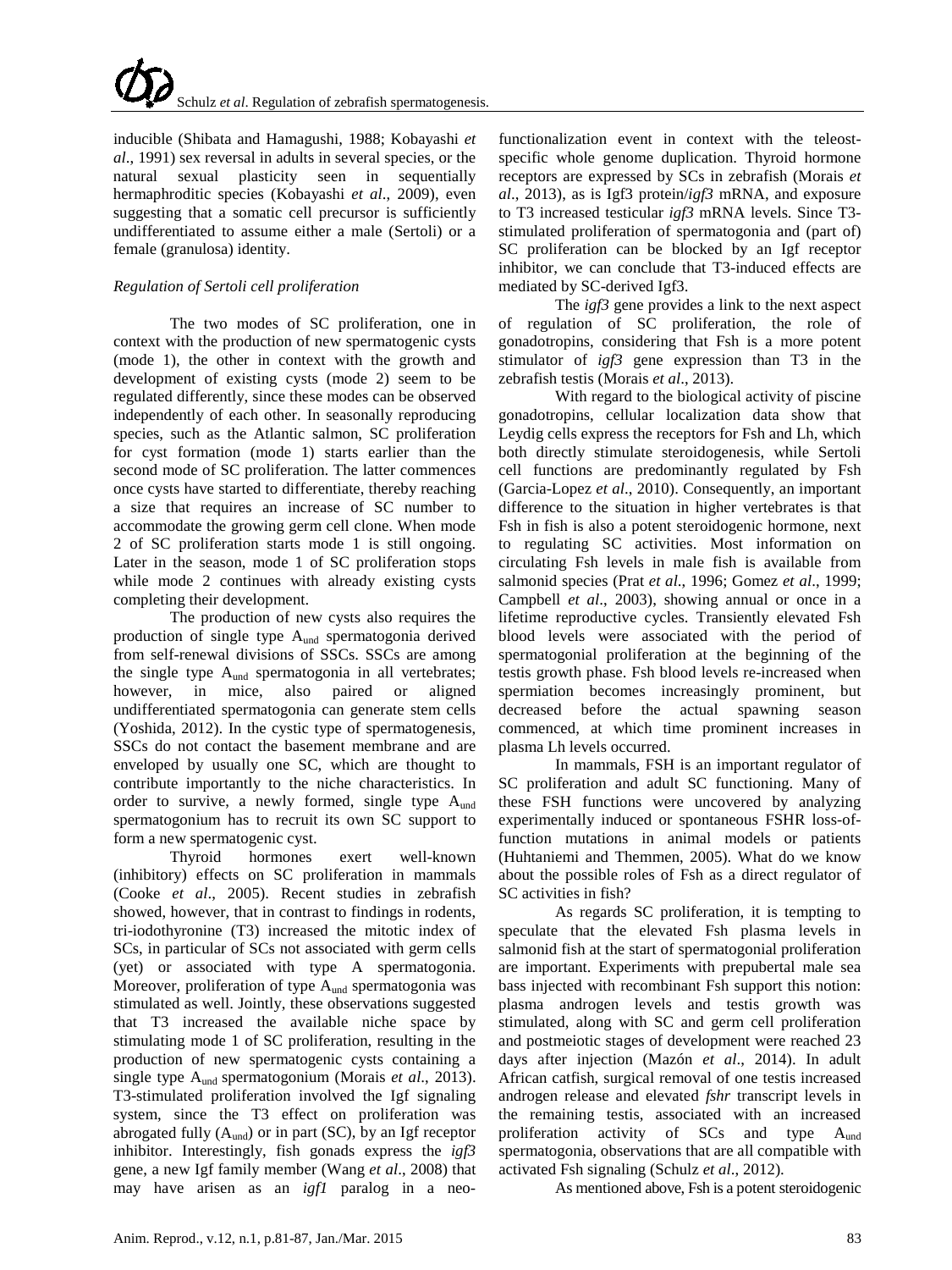hormone in fish, and induces the testicular release of 11 ketotestostrone (11-KT), the main androgen in fish (Idler *et al*., 1961; Borg, 1994). In a tissue culture system with prepubertal eel testis (rich in type A spermatogonia), 11-KT induced full spermatogenesis (Miura *et al*., 1991). This stimulatory effect of 11-KT has been observed also in other species, e.g. Japanese huchen (Amer *et al*., 2001) and zebrafish (Skaar *et al*., 2011). Although Fsh/androgen effects on mode 2 of SC proliferation, accompanying the growth of differentiating cysts, have not been studied directly yet, we predict that germ cell development towards advanced spermatogonial generations will also stimulate mode 2 of SC proliferation, considering the recorded increases in SC numbers per cyst (Schulz *et al*., 2005; Leal *et al*., 2009).

Next to androgens, also a progestine is relevant for spermatogenesis in fish. There are two peaks of circulating 17α,20β-dihydroxy-4-pregnen-3-one (DHP) during the reproductive cycle of salmonid fish, a prominent peak in the spawning season, and a small peak during the progression of spermatogonial proliferation and entry into meiosis (Dépêche and Sire, 1982; Scott and Sumpter, 1989; Vizziano *et al*., 1996). In Japanese eel, DHP stimulated spermatogonial DNA synthesis and moreover was required for initiating meiosis (Chen *et al*., 2013). A strong, stimulatory effect of DHP on spermatogenesis has also been reported in adult zebrafish (Miura *et al*., 2006). In this study, spermatogenesis was first interrupted by an estrogeninduced androgen insufficiency *in vivo*, and was then restarted by exposure to DHP in tissue culture, which induced proliferation of type A and B spermatogonia and entry into meiosis.

Considering an individual spermatogenic cyst, the SC number increases steadily during the mitotic phase, levels off during meiosis to reach the maximum value upon completion of meiosis/start of spermiogenesis, when also tight junctions are established between neighboring SCs (Matta *et al*., 2002; Leal *et al*., 2005). Switching from the level of a single cyst to the tissue level in seasonally reproducing species, mode 1 of SC proliferation for the production of new spermatogenic cysts stops at a certain moment, after which mode 2 still continues, until all cysts have entered spermiogenesis. At this point, testis weight usually reached maximum values, before decreasing due to the loss of germ cell mass in the context of spermiogenesis. When then spermiation occurs, these species typically show spermatogenic tubules filled with spermatozoa and a limited number of quiescent cysts with single type  $A<sub>und</sub>$  spermatogonia scattered along the basement membrane awaiting the start of the subsequent spermatogenic wave (Schulz *et al*., 2010). Recent studies in Atlantic salmon showed that the stop of the production of new cysts was associated with a decrease in the expression of *fshb* mRNA in the pituitary (Melo *et al*., 2014). Since Fsh plasma levels decrease in salmonids at this stage (Gomez *et al*., 1999), one possible explanation for the stop of the production of new cysts is a reduced Fsh stimulation.

## **Sertoli cell functions**

After discussing different aspects of SC proliferation, we review SC functions, starting with their role as paracrine communicator translating endocrine into local signals.

# *Paracrine relay station*

With respect to germ cell signaling towards SCs, experimental evidence has yet to be published in fish. In rat, the density of undifferentiated spermatogonia modulates growth factor production by SCs (Johnston *et al*., 2011), and the changing germ cell composition during the epithelial cycle is associated with changes in FSH receptor expression (Kliesch *et al*., 1992). However, as there is no direct experimental evidence available yet that germ cells modulate SC functions in fish.

When discussing SC proliferation, we have introduced the major endocrine input to SCs, via Fsh and sex steroids. In some selected cases, (part of) the molecular mechanisms involved have been elucidated and this will be summarized below.

Considering early stages of spermatogenesis, we have mentioned the stimulatory effects of thyroid hormone on the production of single type A<sub>und</sub> spermatogonia, which also involved Igf3 (Morais *et al*., 2013). However, Fsh has a much stronger effect on upregulating *igf3* mRNA in zebrafish SCs than thyroid hormone (Nóbrega, Morais, de Waal, França, Schulz, Bogerd, 2014, Utrecht University, The Netherlands; IB/Unesp, Botucatu, SP, Brazil; ICB/UFMG, Belo Horizonte, MG, Brazil; unpublished results). These ongoing studies also show that zebrafish Igf3 stimulates the mitotic indices of  $A<sub>und</sub>$  and  $A<sub>diff</sub>$  spermatogonia without modulating androgen production. Still, Fsh does have clear steroidogenic potency, and sex steroids have clear effects of SC functions. As in other vertebrates, the androgen receptor is expressed by SC but not by germ cells, in zebrafish in particular by SCs contacting type A spermatogonia (de Waal *et al*., 2008). The stimulatory effect of androgens on spermatogenesis and SC proliferation has already been mentioned, while little is known yet on the molecular mechanisms involved in fish. One exception is a finding in eel, showing that androgen-stimulated activin production is involved in the stimulation of spermatogonial proliferation towards meiosis (Miura *et al*., 1995), while androgens downregulated the inhibitory factor anti-Müllerian hormone (Amh; Miura *et al*., 2002; see below).

Fsh-driven androgen production also provides a cross-link to thyroid hormone effects. In zebrafish, thyroid hormone receptors are not only expressed by SCs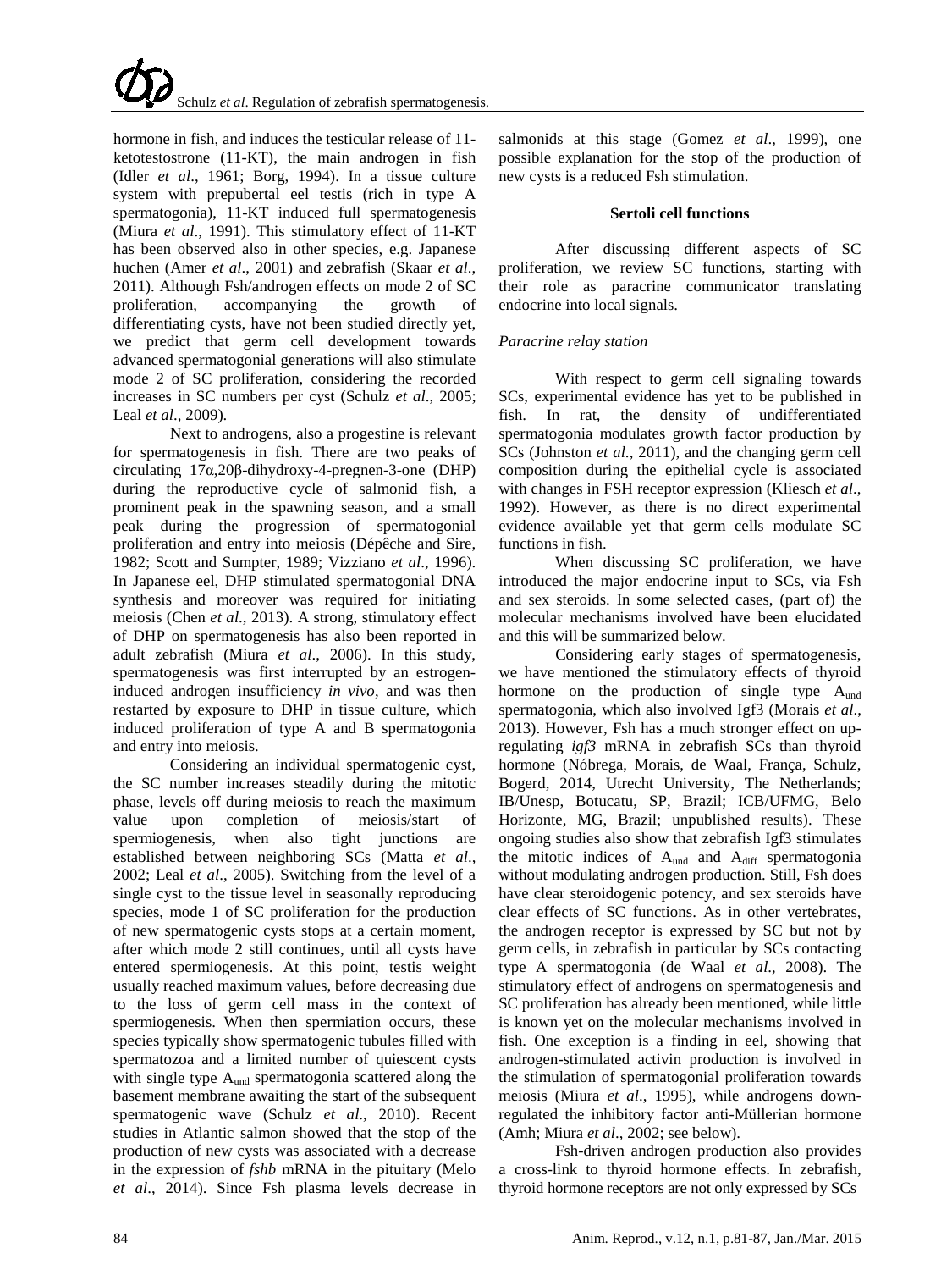but also by Leydig cells, and thyroid hormone potentiates the stimulatory effect of Fsh on androgen production (Morais *et al*., 2013). In this way, thyroid hormone in the presence of low Fsh levels stimulates the production of new spermatogenic cysts, while in combination with elevated Fsh levels, signals inducing differentiation would prevail in context with the upregulation of Igf3 production and the potentiation of the steroidogenic effects of Fsh.

Also relevant in context with Fsh is the Tgfbeta family member Amh since, depending on the species, either Fsh (Skaar *et al*., 2011) or androgen (Miura *et al*., 2002) down-regulated testicular *amh* transcript levels. Fish do not have Müllerian ducts, and it is therefore likely that Amh has evolutionary older functions in teleosts. Amh inhibited the onset of gonadotropin- or androgen-stimulated spermatogenesis in prepubertal Japanese eel (Miura *et al*., 2002). In adult zebrafish, Amh inhibited Fsh-stimulated androgen production by down-regulating the expression of steroidogenesisrelated genes. Moreover, Amh inhibited androgensupported spermatogenesis by blocking the differentiation of type A spermatogonia (Skaar *et al*., 2011). Taken together, these observations place Fsh in a central position with respect to the switch to differentiation: Fsh down-regulates Amh expression in SCs, which would otherwise inhibit differentiation of type A spermatogonia and compromise steroidogenesis. At the same time, Fsh directly stimulates Leydig cell androgen production, which is potentiated by thyroid hormone. Back to SCs, Fsh also stimulates expression of Igf3, which promotes proliferation of SCs and of type A spermatogonia. Hence, the biological activities of Fsh coordinate signaling systems to increase the number of spermatogenic cysts and then to support their progress through the mitotic phase of spermatogenesis.

Recent work, again based on the eel model, unraveled a signaling system regulated by the fishspecific progestin that becomes relevant when approaching meiosis. DHP, typically found also in male fish, induced trypsin expression (Miura *et al*., 2009) and taurine biosynthesis (Higuchi *et al*., 2012) in SCs. Trypsin then stimulated germ cells to express the solute carrier gene *slc6a6* that functions as taurine transporter, allowing taurine to trigger germ cell entry into meiosis (Higuchi *et al*., 2013).

### **Fate after completion of cyst development**

Considering the ongoing production of new cysts and SCs allows speculations about the at least partial loss of SCs after a cyst opened to release spermatozoa into the tubular lumen. In particular when considering seasonally reproducing species that show large increases and then similarly large decreases in testis weight after the spawning season, the loss of SCs seems very likely. So far, clear evidence for SC apoptosis is only available in the shark testis, where

spermatogenic cysts migrate dorso-ventrally through the testis during spermatogenesis. Cysts then open to release sperm into a ventral efferent duct system while the cyst-forming SCs become apoptotic (McClusky, 2013). However, it is conceivable that also in teleost fish some SCs are lost during spermiation, perhaps in particular those SCs that had a mainly adluminal position and did not contact another germ cell clone. Other SCs can become integrated in the epithelial lining of the spermatogenic tubule, maybe preferentially those SCs that showed extended contact areas with the basement membrane, while SCs that did contact another germ cell clone may continue to support this clone (Koulish *et al*., 2002).

## **References**

**Almeida FFL, Kristoffersen C, Taranger GL, Schulz RW**. 2008. Spermatogenesis in Atlantic cod (*Gadus morhua*): a novel model of cystic germ cell development. *Biol Reprod*, 78:27-34.

**Amer MA, Miura T, Miura C, Yamauchi K**. 2001. Involvement of sex steroid hormones in the early stages of spermatogenesis in Japanese huchen (*Hucho perryi*). *Biol Reprod*, 65:1057-1066.

**Billard R**. 1969. La spermatogenèse de *Poecilia reticulata* I. Estimation du nombre de générations goniales et rendement de la spermatogenèse. *Ann Biol Anim Biochem Biophys,* 9:251-271.

**Billard R, Breton B**. 1978. Rhythm of reproduction in teleost fish. *In*: Thorpe JE (Ed.). *Rhythmic Activity of Fishes*. New York, NY: Academic Press. pp. 31-53.

**Borg B**. 1994. Androgens in teleost fish. *Comp Biochem Physiol*, 109C:219-245.

**Campbell B, Dickey JT,Swanson P**. 2003. Endocrine changes during onset of puberty in male spring Chinook salmon, *Oncorhynchus tshawytscha*. *Biol Reprod*, 69:2109-2117.

**Chen SX, Bogerd J, Schoonen NE, Martijn J, de Waal PP, Schulz RW**. 2013. A progestin (17α,20βdihydroxy-4-pregnen-3-one) stimulates early stages of spermatogenesis in zebrafish. *Gen Comp Endocrinol,*  185:1-9.

**Cooke PS, Holsberger DR, França LR**. 2005. Thyroid hormone regulation of Sertoli cell development. *In:* Skinner MK, Griswold MD (Ed.). *The Sertoli Cell Biology*. Philadelphia, PA: Elsevier Science. pp.217- 226.

**De Waal PP, Wang DS, Nijenhuis WA, Schulz RW, Bogerd J**. 2008. Functional characterization and expression analysis of the androgen receptor in zebrafish (*Danio rerio*) testis. *Reproduction,* 136:225- 234.

**Dépêche J, Sire O**. 1982. In vitro metabolism of progesterone and 17α-hydroxyprogesterone in the testis of the rainbow trout, *Salmo gairdneri* Rich., at different stages of spermatogenesis. *Reprod Nutr Dev*, 22:427- 438.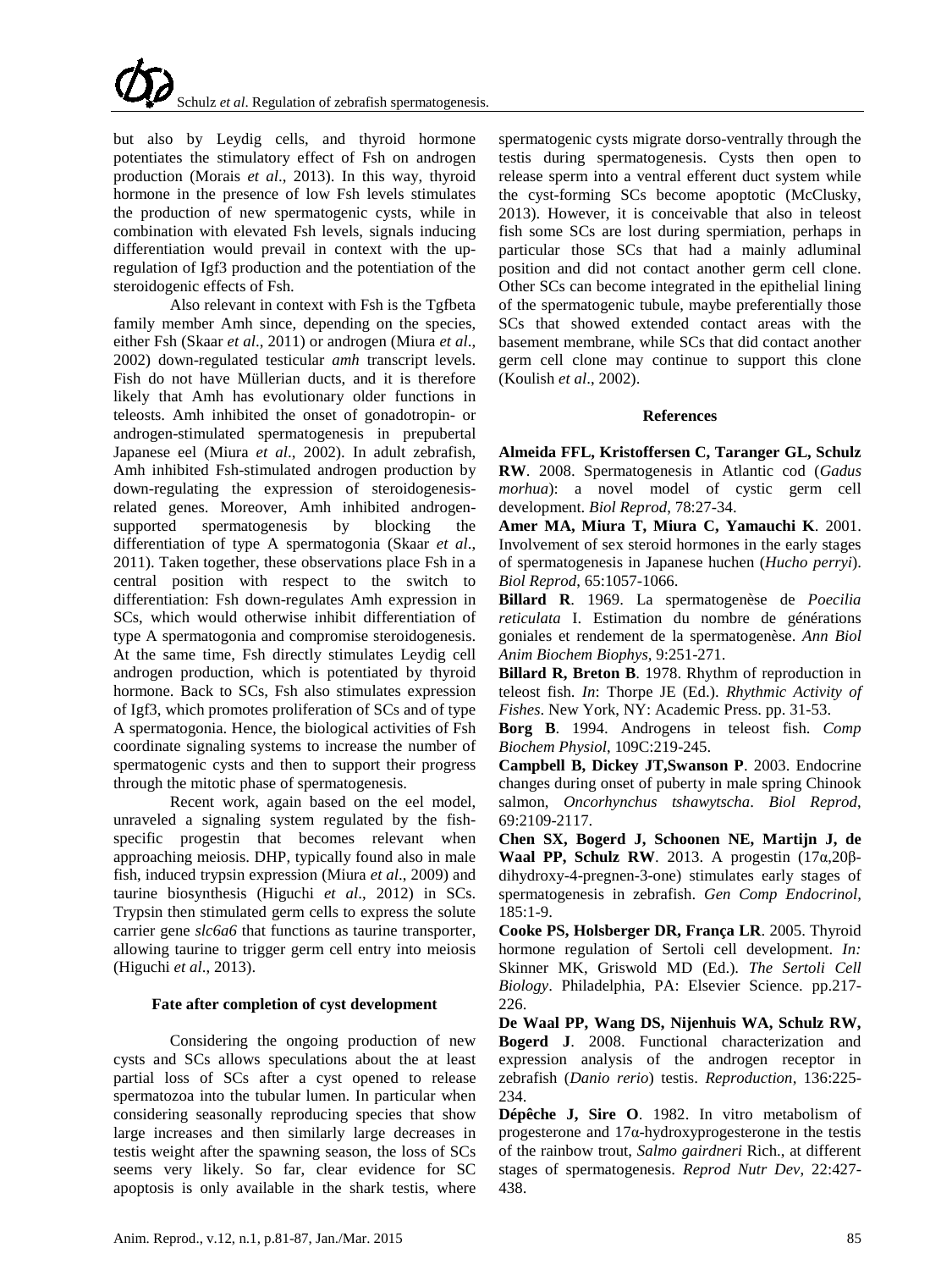**Dovere L, Fera S, Grasso M, Lamberti D, Gargioli C, Muciaccia B, Lustri AM, Stefanini M, Vicini E**. 2013. The niche-derived glial cell line-derived neurotrophic factor (GDNF) induces migration of mouse spermatogonial stem/progenitor cells. *PLoS One,* 8:e59431.

**Garcia-Lopez A, de Jonge H, Nobrega RH, de Waal PP, van Dijk W, Hemrika W, Taranger GL, Bogerd J, Schulz RW**. 2010. Studies in zebrafish reveal unusual cellular expression patterns of gonadotropin receptor messenger ribonucleic acids in the testis and unexpected functional differentiation of the gonadotropins. *Endocrinology*, 151:2349-2360.

**Gomez JM, Weil C, Ollitrault M, Lebail PY, Breton B, LeGac F**. 1999. Growth hormone (GH) and gonadotropin subunit gene expression and pituitary and plasma changes during spermatogenesis and oogenesis in rainbow trout (*Oncorhynchus mykiss*). *Gen Comp Endocrinol*, 113:413-428.

**Higuchi M, Celino FT, Tamai A, Miura C, Miura T**. 2012. The synthesis and role of taurine in the Japanese eel testis. *Amino Acids,* 43:773-781.

**Higuchi M, Miura C, Iwai T, Miura T**. 2013. Trypsin regulates meiotic initiation in the Japanese eel (*Anguilla japonica*) by promoting the uptake of taurine into germ cells during spermatogenesis. *Biol Reprod,* 89:58, 1-9.

**Huhtaniemi IT, Themmen AP**. 2005. Mutations in human gonadotropin and gonadotropin receptor genes. *Endocrine,* 26:207-217.

**Idler DR, Bitners II, Schmidt PJ**. 1961. 11- Ketotestosterone: an androgen for sockeye salmon. *Can J BiochemPhysiol*, 39:1737-1742.

**Johnston DS, Olivas E, DiCandeloro P, Wright WW**. 2011. Stage-specific changes in GDNF expression by rat Sertoli cells: a possible regulator of the replication and differentiation of stem spermatogonia. *Biol Reprod,* 85:763-769.

**Kliesch S, Penttila TL, Gromoll J, Saunders PTK, Nieschlag E, Parvinen M**. 1992. FSH receptor messenger-RNA is expressed stage-dependently during rat spermatogenesis. *Mol Cell Endocrinol,* 84:R45-R49. **Kobayashi M, Aida K, Stacey NE**. 1991. Induction of

testis development by implantation of 11-ketotestosterone in female goldfish. *Zool Sci*, 8:389-393.

**Kobayashi Y, Nakamura M, Sunobe T, Usami T, Kobayashi T, Manabe H, Paul-Prasanth B, Suzuki N, Nagahama Y**. 2009. Sex change in the gobiid fish is mediated through rapid switching of gonadotropin receptors from ovarian to testicular portion or vice versa. *Endocrinology,* 150:1503-1511.

**Koulish S, Kramer CR, Grier HJ**. 2002. Organization of the male gonad in a protogynous fish, *Thalassoma bifasciatum* (Teleostei: Labridae). *J Morphol*, 254:292- 311.

**Leal MC, Cardoso ER, Nóbrega RH, Batlouni SR, Bogerd J, França LR, Schulz RW**. 2009. Histological and stereological evaluation of zebrafish (*Danio rerio*) spermatogenesis with an emphasis on spermatogonial generations. *Biol Reprod*, 81:177-187.

**Matta SL, Vilela DA, Godinho HP, França LR**. 2002. The goitrogen 6-n-propyl-2-thiouracil (PTU) given during testis development increases Sertoli and germ cell numbers per cyst in fish: the tilapia (*Oreochromis niloticus*) model. *Endocrinology,* 143:970-978.

**Mazón MJ, Gómez A, Yilmaz O, Carrillo M, Zanuy S**. 2014. Administration of follicle-stimulating hormone in vivo triggers testicular recrudescence of juvenile European sea bass (*Dicentrarchus labrax*). *Biol Reprod*, 90:6,1-10.

**McClusky LM**. 2013. The caspase-dependent apoptosis gradient in the testis of the blue shark, *Prionace glauca*. *Reproduction,* 145:297-310.

**Melo MC, Andersson E, Fjelldal PG, Bogerd J, França LR, Taranger GL, Schulz RW**. 2014. Salinity and photoperiod modulate pubertal development in Atlantic salmon (*Salmo salar*). *J Endocrinol,* 220:319- 332.

**Miura C, Ohta T, Ozaki Y, Tanaka H, Miura T**. 2009. Trypsin is a multifunctional factor in spermatogenesis. *Proc Natl Acad Sci USA*, 106:20972- 20977.

**Miura T, Yamauchi K, Takahashi H, Nagahama Y**. 1991. Hormonal induction of all stages of spermatogenesis in vitro in the male Japanese eel (*Anguilla japonica*). *Proc Natl Acad Sci USA,* 88:5774- 5778.

**Miura T, Miura C, Yamauchi K, Nagahama Y**. 1995. Human recombinant activin induces proliferation of spermatogonia in vitro in the Japanese eel (*Anguilla japonica*). *Fish Sci*, 61:434-437.

**Miura T, Miura C, Konda Y, Yamauchi K**. 2002. Spermatogenesis-preventing substance in Japanese eel. *Development*, 129:2689-2697.

**Miura T, Higuchi M, Ozaki Y, Ohta T, Miura C**. 2006. Progestin is an essential factor for the initiation of the meiosis in spermatogenetic cells of the eel. *ProcNatl Acad Sci USA,* 103:7333-7338.

**Morais RD, Nóbrega RH, Gómez-González NE, Schmidt R, Bogerd J, França LR, Schulz RW**. 2013. Thyroid hormone stimulates the proliferation of Sertoli cells and single type A spermatogonia in adult zebrafish (*Danio rerio*) testis. *Endocrinology,* 154:4365-4376.

**Nakajima S, Hayashi M, Kouguchi T, Yamaguchi K, Miwa M, Yoshizaki G**. 2014. Expression patterns of *gdnf* and *gfrα1* in rainbow trout testis. *Gene ExprPatterns*, 14:111-120.

**Prat F, Sumpter JP, Tyler CR**. 1996. Validation of radioimmunoassays for two salmon gonadotropins (GTH I and GTH II) and their plasma concentrations throughout the reproductive cycle in male and female rainbow trout (*Oncorhynchus mykiss*). *Biol Reprod*, 54:1375-1382.

**Schulz RW, Menting S, Bogerd J, França LR, Vilela DAR, Godinho HP**. 2005. Sertoli cell proliferation in the adult testis: evidence from two fish species belonging to different orders. *Biol Reprod,* 73:891-898.